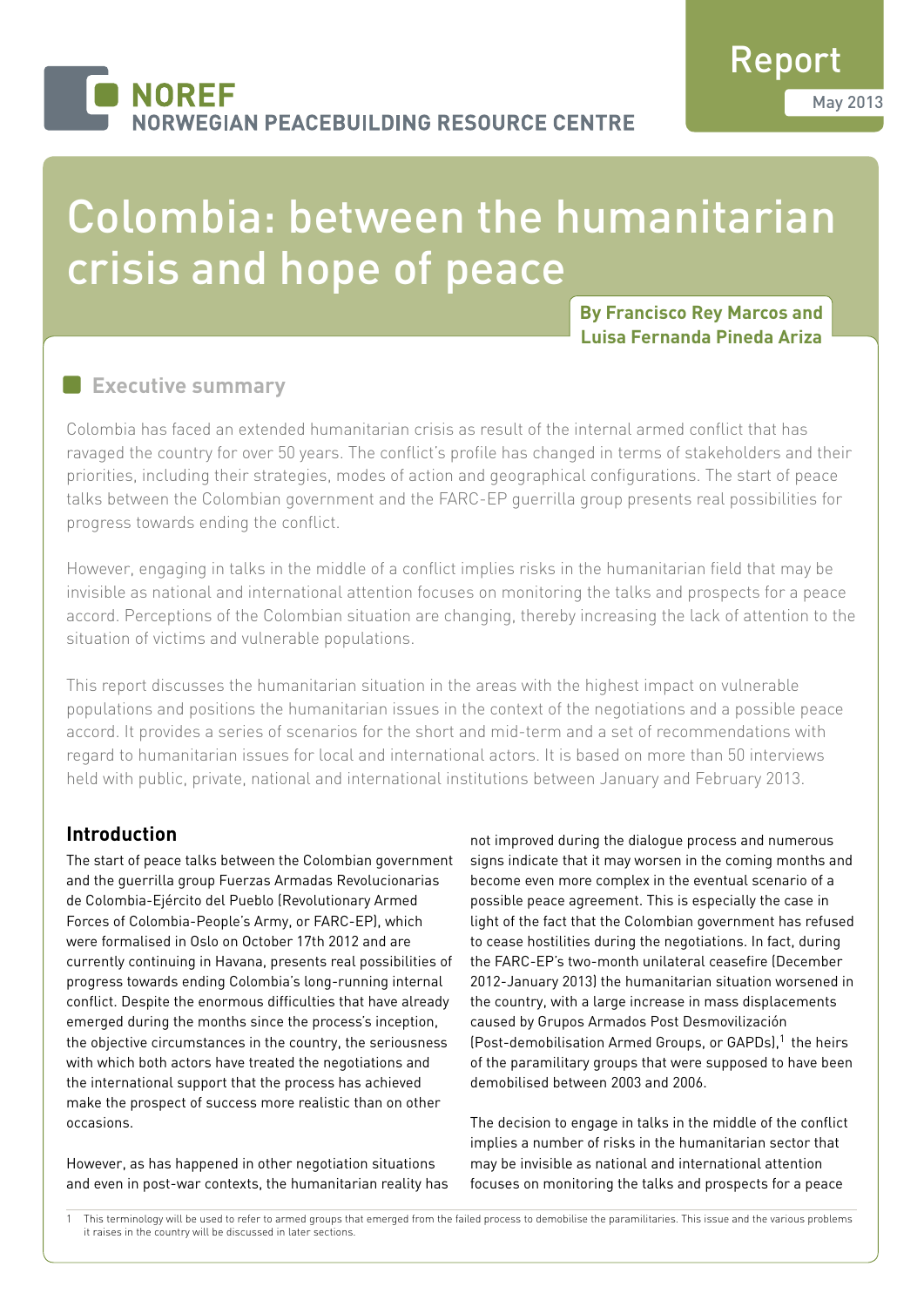accord. Domestic and international perceptions of the Colombian situation are changing, thereby increasing the lack of attention given to the situation of the victims and vulnerable populations in the country. In fact, this decline in international interest in the Colombian humanitarian reality is causing a significant reduction of international humanitarian funds for Colombia. Colombian public resources for assisting victims of armed conflict are substantial and the legal-administrative framework of the Colombian state has been gaining strength. However, the delay in the implementation of the Victims and Land Restitution Law (Law 1448 of 2011, or Victims Law) and the fact that it does not cover GAPD victims are causing many gaps in assistance and protection.

This report aims to outline the humanitarian situation in the areas with the highest impact on the vulnerable populations in Colombia. The humanitarian crisis is continuing, and every day new victims of the armed conflict and other forms of violence need assistance and protection. Along with this, the report aims to place the humanitarian issues in the context of the negotiations and possible peace accord and thus attempts to provide input for decision-makers in the humanitarian field. It concludes with a series of recommendations for Colombian stakeholders and the international community.

To do this, more than 50 interviews were held with people from various public and private, national and international institutions between January and February 2013.<sup>2</sup>

# **Context and background**

Colombia has faced an extended humanitarian crisis as a result of the internal armed conflict that has ravaged the country for over 50 years. Over this protracted period the profile of violent conflict has changed in terms of stakeholders and their priorities, such as their strategies, modes of action and geographical configurations. Words and phrases such as "reconfiguration", "mutations of the conflict", "changing forms of violence", "constant change", "reinvention", "new conflict profile" and other similar ones were frequently mentioned in the interviews and are present in the literature on the Colombian conflict (ICG, 2012; Ávila, 2013).

The intensification of activity by all illegal armed groups in the late 1990s led to an offensive by the Colombian armed forces and an increase in the number of troops deployed, which in turn spread the armed conflict to remote areas that had a strong presence of and were controlled by illegal groups. The government's military strategy has without a doubt beaten back the two most important guerrilla groups – the FARC-EP and Ejército de Liberación Nacional (National Liberation Army, or ELN) – but has not defeated either group. As a result of this pressure the guerrillas

have retreated to more defensible areas, reorganised their resistance and combat strategies, and increased their attacks on government forces and their use of improvised explosive devices (ONGI, 2012). Ten years of counteringsurgency operations have significantly weakened the guerrillas' strength and have pushed rural hideaways into even more remote areas, which has substantially reduced the impact of the conflict on urban centres. But it still claims lives daily, retards economic development and prevents the consolidation of a truly inclusive democracy (ICG, 2012). As a result of this withdrawal by the guerrillas, currently the armed conflict is staged in three geographical corridors: the northern axis, the Pacific axis, and the eastern axis.

These geographical areas of concentrated armed conflict largely coincide with areas of fertile lands and underground mining potential that are especially attractive to agribusiness and the mining and quarrying industries. Also, to date, these are areas where the economy is linked to drug trafficking, which makes them smuggling corridors. According to a recent report, in 2012 the FARC-EP, which began a restructuring process during the Uribe presidency, carried out just over 2,100 operations and caused 2,500 casualties to government forces, while the ELN increased its activities. Ultimately, the guerrillas are still able to preserve the trend of recent years by maintaining their presence in 241 municipalities. Meanwhile, criminal gangs – the heirs to the paramilitaries – are growing and expanding dramatically. In 2012 they extended their presence from 209 municipalities to 337 municipalities, impacting Cali and Medellín and being responsible for twice as much violence as the guerrillas (Valencia, 2013).

A reconfiguration process followed the controversial demobilisation of paramilitary groups between 2003 and 2006. Many of their members created new GAPDs with a strong presence in some territories, where they effectively enjoy territorial, social and political control. This strongly impacts the humanitarian condition and human rights of the civilian population. Moreover, unlike the FARC-EP and ELN, the presence of these groups is significant in urban settings, particularly in the outlying zones of large cities.

The nature of these armed groups is currently one of the key issues in addressing humanitarian concerns in Colombia. The Colombian government has for some time referred to them as criminal gangs (*bandas criminales*, or BACRIM), emphasising their links with petty crime or drug trafficking and denying their links with the armed conflict and that they are an extension of the paramilitary groups – especially the Autodefensas Unidas de Colombia (United Self-defence Forces of Colombia) – that were theoretically supposed to have been demobilised. However, most international humanitarian organisations and even the

<sup>2</sup> The authors would like to thank all the people and institutions interviewed for their collaboration, especially Oficina de las Naciones Unidas para la Coordinación de Asuntos Humanitarios (OCHA) staff in Colombia.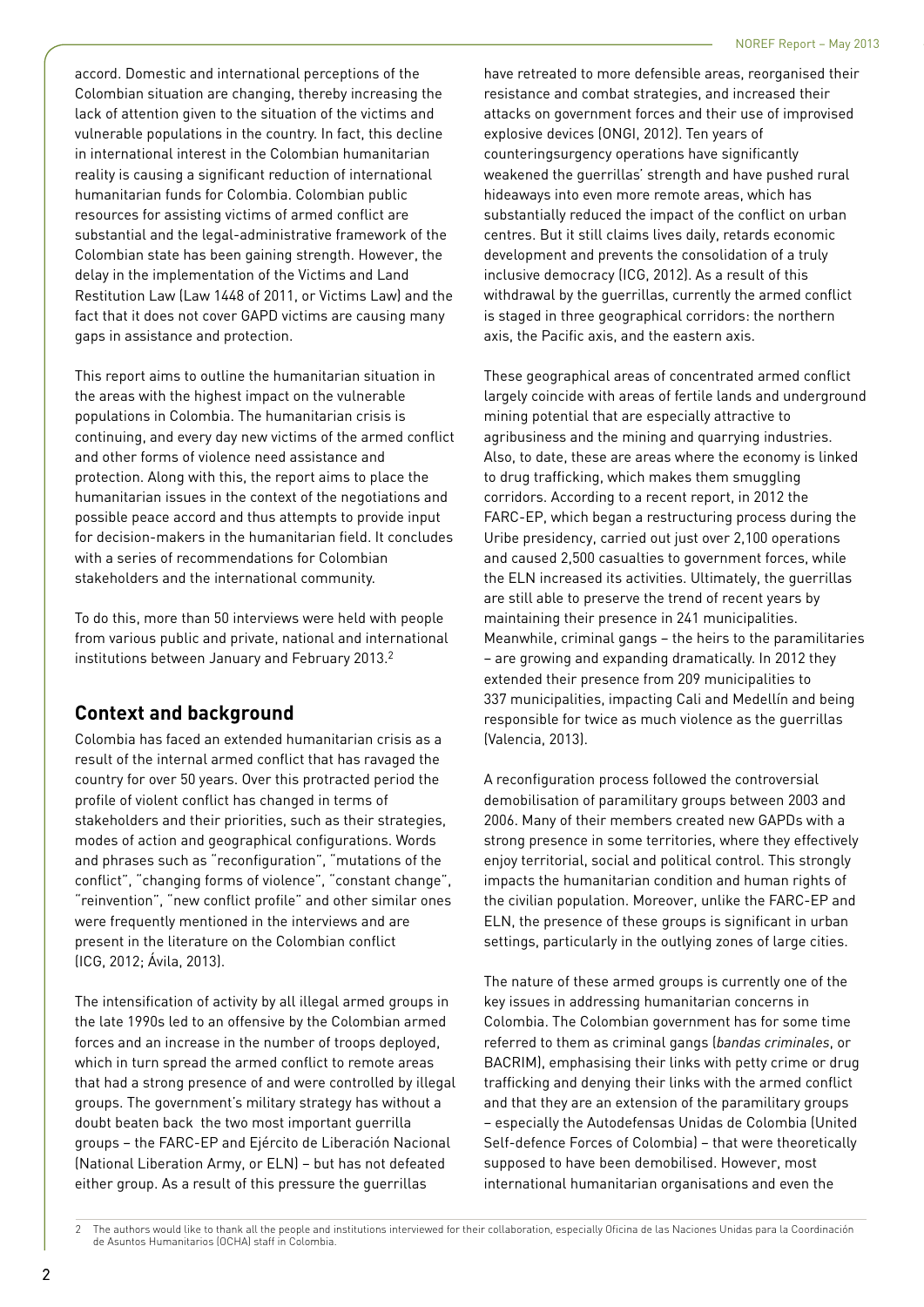International Committee of the Red Cross (ICRC) believe that these groups should be considered as actors in the conflict in terms of their internal characteristics (hierarchical structure, political objectives beyond petty crime, ability to perform ongoing hostile acts, etc.) and, above all, for their humanitarian impact on the civilian population and the de facto control that they have in some areas. For many organisations, "despite the government's insistence on calling those groups that never demobilised and those that emerged after the demobilisation process 'BACRIM' (gangs), it is clear that they are an extension of the paramilitary in new conflict conditions" (CODHES, 2011).

In fact, from the humanitarian perspective, these GAPDs have continued to cause many of the mass displacements in recent months. Thus, during the FARC-EP's two-month unilateral ceasefire, GAPDs were responsible for 48% (2,548) of displacements (OCHA, 2013a).

From a legal perspective, the ICRC believes that the GAPDs should be considered to be organised, armed groups and since 2010 it has considered them to be "the main source of concern in Colombia". Its concern focuses "on the humanitarian impact of these groups' actions and their confrontations with other actors" (*Revista Semana*, 2011). This concern is shared by most of the humanitarian organisations present in Colombia. Article I of Additional Protocol II to the Geneva Conventions is clear in saying that it

shall apply to all non-international armed conflicts which take place in the territory of a High Contracting Party between its armed forces and dissident armed forces or other organized armed groups which, under responsible command, exercise such control over a part of its territory as to enable them to carry out sustained and concerted military operations and to implement this Protocol (ICRC, 1977).

Beyond humanitarian considerations, however, the nature of GAPDs has other implications for the issues of security, who should fight them and how. The role of the military in combatting these groups is beginning to generate debates in the country. This discussion has been increased by the government's introduction of a draft of a military jurisdiction law (Ruiz, 2013; León, 2013).

# **The Colombian government on the conflict: limits and impacts of the Democratic Security Policy and National Consolidation Policy**

The Democratic Security Policy (PSD) – the main government priority during the presidency of Álvaro Uribe (2002-10) – was a primarily military response to the armed conflict that sought military victory at all costs and closed the door to negotiation attempts with armed groups that

originated in the previous presidency and to the possibility of combining military pressure and dialogue (ICG, 2012). Although the results of the various phases of the PSD were presented as major advances in the fight against the armed groups, the truth is that the armed conflict continues, which highlights one of the most serious shortcomings of the limited understanding of security present in the PSD: the inability to build state legitimacy in conflict zones by ensuring, at the very least, the presence of state civilian institutions in these areas.

The eventual acknowledgement of this limitation led to the National Consolidation Policy (Política Nacional de Consolidación, or PNC) of 2009. In essence it was meant to lead to a "social recovery of the territory", first with military methods concentrated on certain consolidation zones and later with the presence of the civil institutions of the state. The PNC's progress is still limited, but it has resulted in some risks in terms of its negative impacts on the civilian population. Among them are the use of supposedly humanitarian actions by the armed forces to "win the hearts and minds" of the populations in the consolidation zones, increasing confusion over the difference between the military and the humanitarian activities of the armed forces, and the risk of retaliation by the FARC-EP against the populations involved (Rey Marcos, 2011; ICG, 2012). According to some authors, the PNC has also increased narco-paramilitary activity in these areas (INDEPAZ, 2012; González Posso, 2012).

Neither the PSD nor the PNC have led to an improvement in the presence of state civil institutions in these areas and, in the almost total absence of such institutions, the military component is always pre-eminent (Isacson, 2012). Although the creation of the Special Administrative Unit for Territorial Consolidation in the Department for Social Prosperity in 2011 seems to be aimed at strengthening the civil character of the programmes and providing greater independence from the Ministry of Defence, the results are still minimal and the confusion between "civil-military" actions and humanitarian actions continues.

Together with the implementation of civil-military activities, the PNC has also been used by the government to improve the armed forces' image and legitimacy, which were severely affected by so-called "false positives", i.e. the labelling of extrajudicial executions of youths from marginalised areas as guerrilla deaths in combat. The insistence of the military on presenting its work in certain areas as humanitarian continues, however, causing confusion and impeding the work of state civil organisations and national and international NGOs.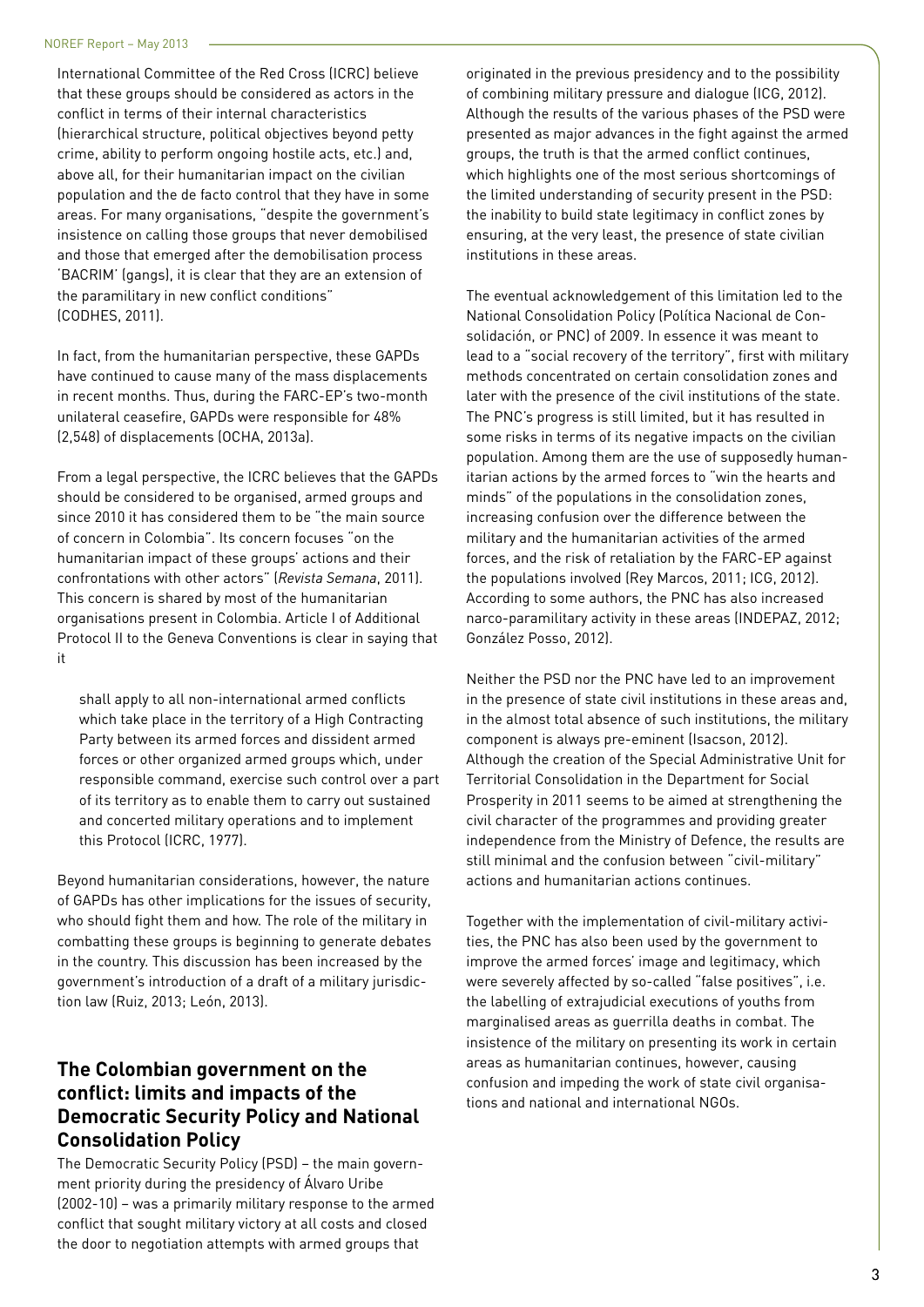# **Humanitarian consequences of the armed conflict: making the visible invisible3**

Over the years, Colombia's armed conflict has resulted in the mass victimisation of rural people, with a special incidence in recent years among the country's indigenous and Afro-Colombian communities. Forced displacement, which continues to occur, is the main reflection of the humanitarian crisis, but other violations of international humanitarian law (IHL) and human rights, like the forced conscription of children, kidnapping, disappearances, the laying of landmines and sexual violence against women, provide daily evidence of the serious humanitarian situation in the country.

Although Colombia has a strong network of public and private institutions involved in research, monitoring, analysis and reflection on these matters, the country's administrative changes over the last two years have resulted in delays in the publication of official figures on certain issues, which hampers analysis efforts.

## The humanitarian impact of internal displacement

By May 2011 the Colombian government had registered more than 3.7 million internally displaced people in the country. NGOs believe that the real number since the mid-1980s has been more than five million people (UNHCR, 2012).

Furthermore, forced displacement continues to increase. In spite of the fact that armed confrontations involving the FARC-EP during the two-month ceasefire fell by 73% in comparison with the same period in the previous year, the number of mass displacements during this period displayed the opposite trend: there was a 281% increase in the number of mass displacements, affecting 5,325 people (compared with 1,379 people during the same period the year before) (OCHA, 2013a). To a great extent, recent mass movements are attributed to the actions of GAPDs, especially along the Colombian Pacific Coast, in places like the town of Buenaventura and the departments of Chocó and Cauca.

Meanwhile, during 2012 the Victims Unit reported supporting and monitoring 1,108 humanitarian emergencies, including 95 mass displacements in which 6,295 homes were affected, and deploying 795 humanitarian missions (Victims Unit, 2013).

To date, however, it has not been possible to find detailed official figures on forced displacements in 2012 and to compare these figures with other alternative sources for analysis. The international community and Colombian organisations have repeatedly requested the publication of the official figures. Arrears and delays in the publication of such figures have been common in recent years, but never

for a period of 12 consecutive months (OCHA, 2013a). In any case, the cumulative total of displaced people oscillates between 3.9 million and 5.3 million, representing over 10% of the Colombian population (NRC IDMC, 2012: 8). The delay in the publication of official figures is largely due to changes in the institution responsible for compiling these figures and new methodologies for the registration of such people imposed by the Victims Law in 2011. The Victims Unit must adjust the information received from its predecessor (Social Action) and compile information from local authorities, which are now responsible for updating the National Register of Victims (RUV).4

Regarding the RUV, the UN High Commissioner for Human Rights has expressed concern at the dearth of information and simple processes that would facilitate victims' ability to exercise their rights. Some of the mistakes of prior registrations of displaced people continue, including those identified by the Constitutional Court regarding the burden of proof and the conjectures made during evaluations of victims' testimonies. Thus there is a risk that in practice such evaluations do not take into account other violations apart from displacement, like rape or forced disappearance, nor those committed by groups that emerged after the demobilisation of the paramilitary groups. Given that the gateway to service and reparation systems is registration, it seems clear that this must be improved (CDHNU, 2013: 6).

There are therefore possible risks of revictimisation in the authorities' demand for excessive and cumbersome procedures for the inclusion of victims in the RUV. In this regard, one respondent stated that "in Colombia the victim not only has to prove that he is a victim, but must also prove that the armed group that victimised him exists". In short, it is necessary to urgently simplify the registration process and to decide what measures to take in terms of GAPD victims. All of this must be seen in the context of a country where currently impunity for the crime of forced displacement is to be found in 98% of cases (CCJ, 2013).

## Differential impacts on ethnic communities: indigenous and Afro-Colombian people

Colombia's armed conflict has shifted and intensified in recent years in territories that are mainly inhabited by indigenous people and Afro-Colombians. Because of this, "64 of the 102 indigenous groups in Colombia are in danger of extinction" (Rojas & Ilich, 2012: 4), although the Constitutional Court gives this figure as 34. This is due to forced displacement, the conscription of children, lack of respect for the autonomy of their territories and sacred places (in the case of the indigenous people), and the restriction of access to basic goods by the parties to the conflict. This situation mainly affects the children in these communities, who have high rates of acute malnutrition.

<sup>3</sup> Given the brevity of the report, this section aims to show only the most relevant data and trends of the humanitarian crisis in recent months. It will not, therefore, analyse each issue in depth.

To this we must add that the Colombian government does not recognise intra-urban displacements and those resulting from the fumigation of illegal crops.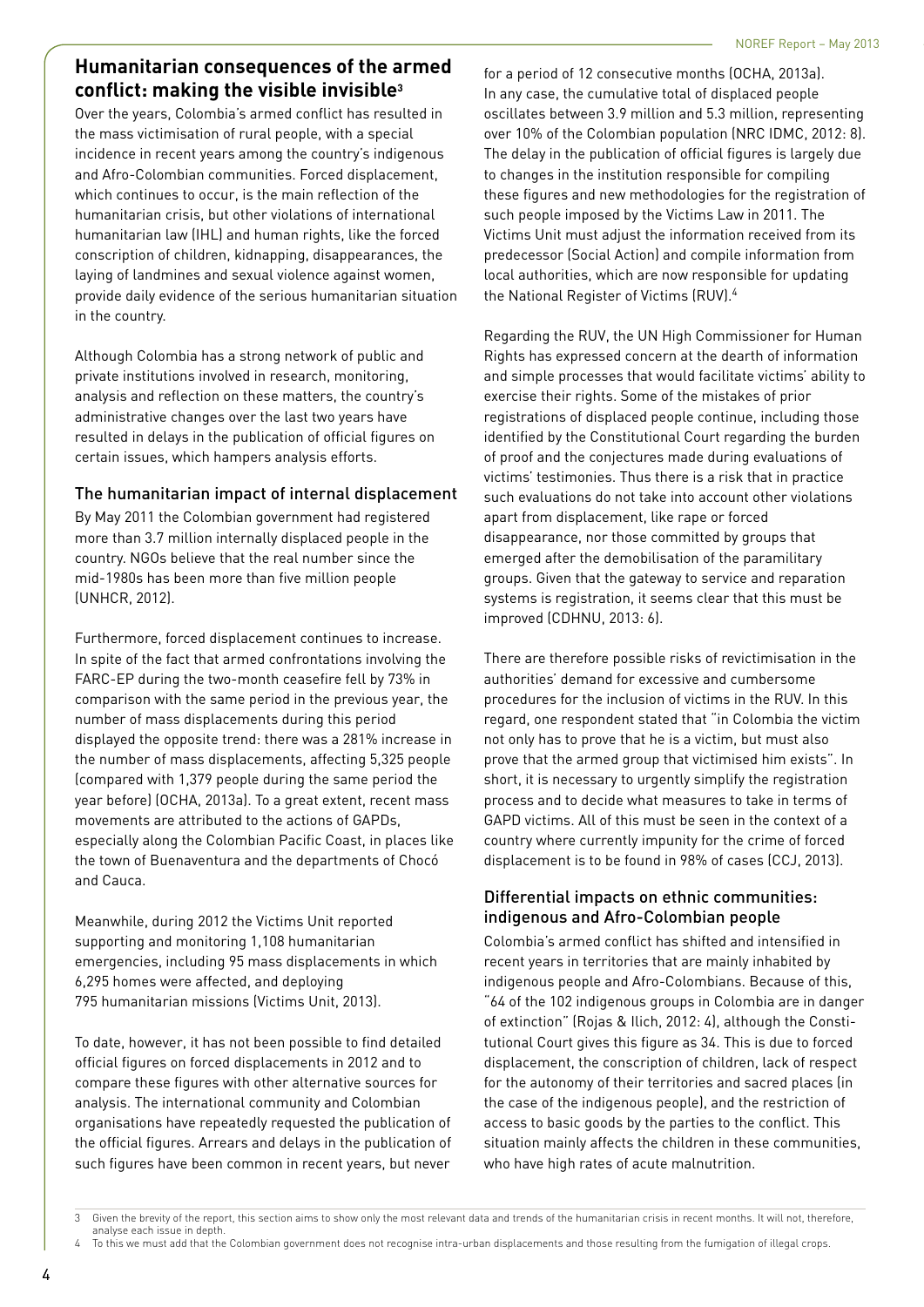Another reason for the significant effect on ethnic communities is the land grabs to obtain control of mining and natural resources. According to the Colombian Mining Workers Union, 87% of all displaced people originate from mining municipalities and areas that produce energy (35% of all municipalities), and 80% of the IHL and human rights violations that have occurred in Colombia in the last ten years were committed in these areas (Vicente et al. 2011: 6). This information is testable with data provided by the UN Office for the Co-ordination of Humanitarian Affairs, which states that in 2012, 39% of victims of mass displacement were from indigenous communities and 13% were Afro-Colombian (OCHA, 2013a).

Meanwhile, between June 2008 and December 2011 the Colombian Commission of Jurists registered at least 246 cases of mass forced displacement. Of the 106 cases in which they could establish the ethnicity of the displaced populations, 59.43% (63 cases) affected indigenous populations, 34.91% (37 cases) affected Afro-Colombian populations, and 5.66% (six cases) affected both populations (CCJ, 2013).

Regarding homicide figures,

in 2012, 104 homicides were committed against members of indigenous peoples. These were the result of targeted killings, victims of APMs/UXO<sup>5</sup> or fighting between legal and illegal armed groups and the deaths of children due to malnutrition or lack of timely medical attention. Among the most affected indigenous people that year were those found in the towns of Nasa (34), Embera (28) and Awá (13) (ONIC, 2012: 4).

The above data highlights the brutality of the conflict in areas inhabited by these groups. Given that their sense of belonging to the territory makes them more resistant than other communities to displacement, indigenous people and Afro-Colombians submit to displacement only after they have been victims of other atrocities that force them to leave the area and face being uprooted to the outskirts of cities, jeopardising not only their customs and way of life, but also the survival of their communities.

Other specific problems that affect the indigenous and black communities involve methods of consultation with these communities. While prior consultation with these groups is constitutionally mandated, usually ethnic communities find it difficult to assert their interests over those of large multinational companies or mining companies engaged in infrastructure mega-projects that affect and modify the indigenous peoples' traditional forms of organisation and the environment around them, without any kind of agreement or through tricks by large businesses and landowners. In this respect, the Colombian government continues to search for

a way of regulating such consultations.

Paradoxically, Decree Laws 4633, 4634 and 4635 of 2011, in addition to Law 1448 (the Victims Law) and laws that define the differential regulatory framework for the care, protection, reparation and restitution of territory for these groups, were only enacted as a desperate measure on the part of the government to avoid people saying that the law was unconstitutional due to the lack of prior consultation with indigenous peoples and Afro-Colombians, among others.

### Refugees

The number of Colombian refugees in other countries is approaching 500,000 people and is constantly growing. According to UN High Commissioner for Refugees (UNHCR) estimates, in 2011 there were between 130,000 and 200,000 Colombian refugees in Ecuador, of which 53,342 had been officially registered (Guglielmelli, 2011). In Venezuela an estimated 187,000 people are in need of international protection. Panama and other countries also host Colombian refugees, although in small numbers.

The position of neighbouring countries that have hosted Colombian refugees and given them assistance and protection, as well as the necessary documentation and access to human rights, is very different. In Venezuela it is common for people to cross the border before asking for registration as refugees. However, this hinders the registration of victims of armed conflict and hides the magnitude of the problem facing the refugees and host populations. The distortion of these figures will hinder victims' access to any return and reparation processes that may take place in Colombia in the future.

For its part, Ecuador – which houses 26% of Colombian refugees and receives 1,000 applications for asylum per month – tightened its legislation in 2012. Article 12 of Decree 1182 of May 2012 now stipulates that people seeking refugee status in Ecuador must appear before the relevant authorities within 15 days of entering the country and give a good reason for their illegal entry or stay. Given this change in Ecuadorian legislation, many humanitarian organisations dedicated to working with refugees in border areas have expressed concern, as these types of decrees widely restrict access: victims usually do not have the means, information and guarantees necessary to make a statement on such short notice.

Such measures may be due to the fact that the excessive influx of Colombian refugees in Ecuador is causing severe social problems associated with the overloading of the health and education systems, as well as the competition generated between refugees and the host population for employment opportunities and livelihoods. Moreover, some argue that the security situation has gradually deteriorated due to the free mobility across the Colombian border. This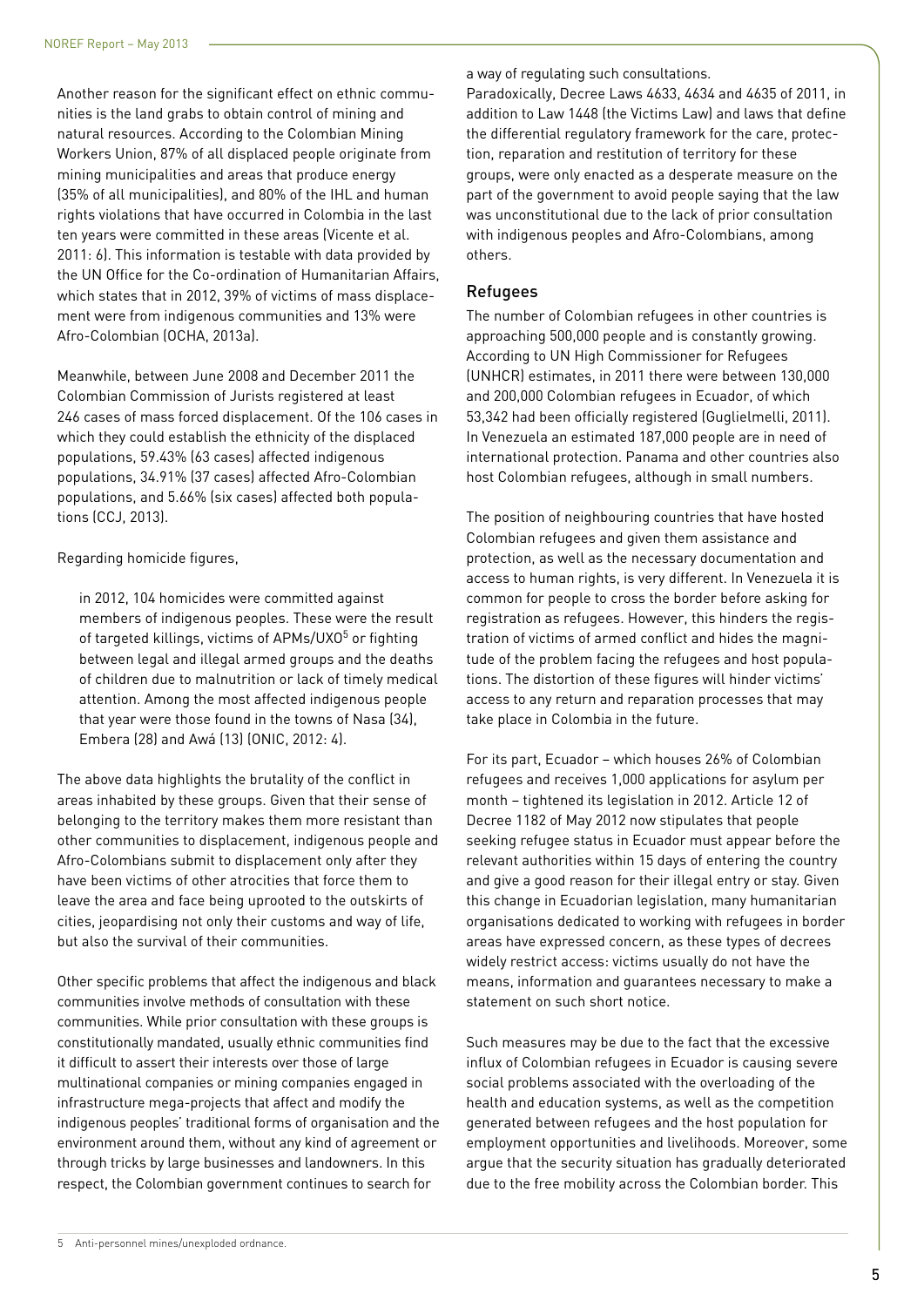perception, however, contributes to the stigmatisation and victimisation of Colombians crossing into Ecuador seeking the protection that they cannot find in their home country.

Despite the difficult conditions facing refugees abroad, according to the organisations consulted for this report, the possibilities for those who voluntarily return to Colombia are minimal, despite the advances represented by the Victims Law and the expectations generated by the negotiations between the Colombian government and the FARC-EP.

### Restrictions on access, mobility and confinement

The social control of territory by some violent groups restricts the population's mobility in some cases, limiting their access to basic services and preventing access to humanitarian organisations and the state. Hostilities, the presence of anti-personnel mines and unexploded ordnance, and the impositions of non-state armed groups are other causes of restrictions on mobility in Colombia. These restrictions also affect the ability of state agencies and humanitarian actors to assist affected populations. The government denies the existence of "confinement" – the opposite phenomenon of displacement, although linked to it – but humanitarian actors increasingly recognise it. The implications of these situations are particularly serious for food security and access to health and education (DG ECHO, 2012).

Although the phenomenon of confinement has traditionally occurred in remote rural areas, situations of restrictions on mobility and access to basic services are occurring in urban zones. So-called "invisible boundaries" imposed by armed groups on the outskirts of some large cities are causing serious access problems for humanitarian organisations and in many of the interviews were referred to as a rapidly worsening challenge that must be addressed.

## Anti-personnel mines (APMs) and unexploded ordnance (UXO)

APMs and UXO remain a serious problem in the Colombian conflict. Between 1990 and January 2013 there was a total of 25,243 APM- and UXO-related events. Of these, 5,888 were accidents and 19,355 incidents, with a total of 10,261 victims. Of these, 38% (3,886) were civilians and 62% (6,315) members of the armed forces. Among the victims, 995 were minors, of whom 22% (216) were girls and 77% (769) children, while there is no information about the remaining 1% (10). Of the minors who were victims, 777 (78%) were injured in accidents and 218 (22%) died.

In January 2013 there were 14 victims – three civilians and 11 soldiers (PAICMA, 2013). Although 98% of the accidents and incidents with landmines are recorded in rural areas, 31 of the 32 departments of the country and the capital district suffered some sort of violence associated with the use of landmines. Similarly, 65% of the country's municipalities recorded an occurrence of this type. The five areas where this occurred most often during the period between 1990 and January 2013 were Antioquia (19%), Meta (14%), Caquetá (8%), Bolivar and Arauca (6% respectively) (PAICMA, 2013).

These figures rank Colombia as one of the countries most affected by landmines in the world, together with Afghanistan, Pakistan and Myanmar (ICRC, 2012). The magnitude of the problem is such that Colombia requested a ten-year extension (until March 2021) on the deadline established by the Ottawa Convention banning landmines for the removal of these devices that continue to claim victims in the country. In this vein, the Colombian minister of agriculture confirmed that "in areas where there was debris from FARC-EP, at least 70% are planted with landmines" (Bermúdez, 2013).

The agenda of the current negotiations, however, does not mention these issues, although according to the experts interviewed, a discussion about APMs will eventually appear in conversations. Although not explicitly mentioned, issues such as the devices' locations or the FARC-EP's commitment to stop the use of APMs, among other questions that are of interest to the parties, the victims and the people of Colombia in general, should be dealt with soon.

It is hoped that in the coming months de-mining operations carried out by civilians, for which various NGOs and international companies have offered their services to the Colombian government (including the British Halo Trust), will begin. Currently they are conducting de-mining training for civilians and some victims of APMs while awaiting government permission to start work in parts of Montes de María, eastern Antioquia, Santander and Boyacá (Quintero, 2013). One of the challenges in the current situation is humanitarian de-mining. While the conflict persists there is no possibility of humanitarian dialogue in this regard – it can only take place in zones that are considered "consolidated" and where the weapons are no longer of strategic value.

The existence of APMs and UXO is one the major obstacles to land restitution measures, although some reports have recently questioned the extent of the problem. Thus, the British NGO Halo Trust, one of those responsible for assessing the problem and carrying out de-mining, has estimated that the number of mined areas might be exaggerated (Buckley, 2013).

## Forced recruitment of children

Although all the actors deny it, child recruitment continues to be widely and systematically practised in the conflict. In fact, according to the UN secretary-general's March 2012 report, the situation has been aggravated by GAPDs in both rural and urban areas (UNSC, 2012). The FARC-EP has also intensified its campaign to recruit children because of the pressure to quickly replenish its troops after the government increased its counterinsurgency campaigns in 2002. In addition, the average age of recruitment declined from 13.8 years in 2002 to 11.8 years in 2009 (WatchList, 2012: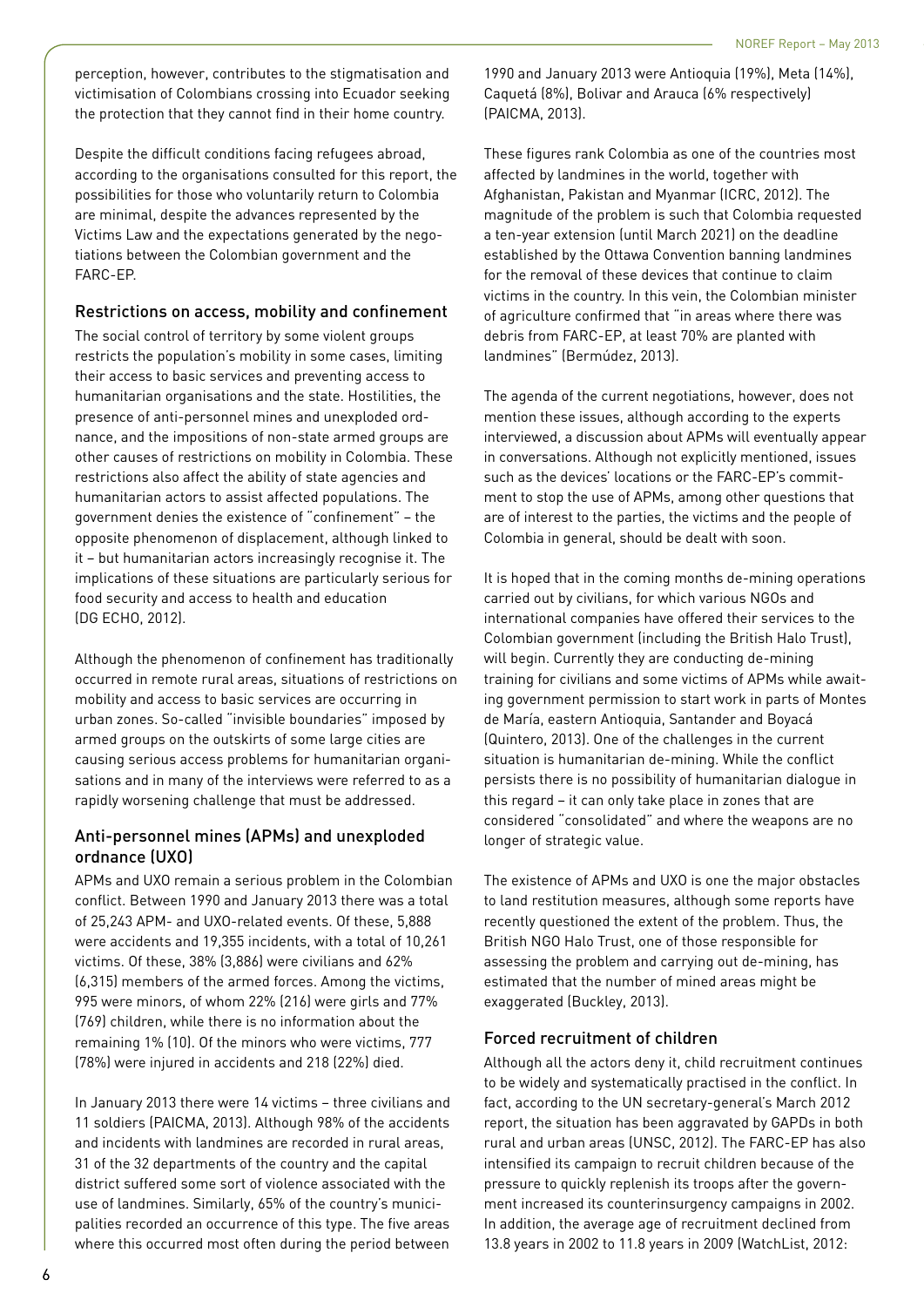#### 16).

The Colombian army does not seem to have recruited children as soldiers, but it has used them as informants or spies to gather intelligence on guerrilla groups. The army has often involved children in the conflict through civilmilitary campaigns, in which the armed forces include children in educational and recreational activities to gain the trust of their communities. These activities are harmful to children because they expose them to military or police exploitation as informants and to reprisals by armed groups (WatchList, 2012: 4).

In accordance with UN Security Council Resolution 1612 of 2005, a UN-led Monitoring and Reporting Mechanisms Task Force was established in Colombia in January 2009 to monitor and report on grave human rights violations against children in armed conflict. However, the responsiveness of this task force is limited because it is prohibited from contacting non-state armed groups to negotiate action plans aimed at preventing such violations (WatchList, 2012: 5).

#### Sexual and gender-based violence

More than half of those who have registered as displaced in Colombia are women, including adult women, adolescents and girls (HRW, 2012: 27). This is the group that is most vulnerable to sexual violence because of the precarious conditions in which they live and the need to accept roles that they did not play prior to displacement, e.g. as heads of households and the main providers for their families.

According to the early warning systems of the *defensor del pueblo* (ombudsman), in recent years women have been exposed to situations of sexual violence in 62 municipalities in 14 regions: Chocó, Valle, Cauca, Nariño, Antioquia, Córdoba, Bolívar, Norte de Santander, Arauca, Casanare, Vichada, Guainía, Guaviare, Vaupés and Meta (Defensoría del Pueblo, 2013). Interestingly, target areas are often characterised by the permanent presence of armed actors of all kinds and are populated by Afro-Colombians or indigenous peoples.

Information about cases of sexual violence in and outside the context of armed conflict is limited. The official sources from which such information is available have not specified how many registered cases are related to the armed conflict, let alone provided any details about perpetrators. Thus the magnitude of this problem is still unknown and there are few advances in prevention, care and justice, despite the enactment of Law 1257 in 2008. In this sense, it is clear that there is a gap in protection and access to basic services – such as health or psychosocial care, among others – that respond to the unique needs of women and girls in the conflict, especially when they are victims of sexual violence.

Another important aspect is related to the trust that the victims of conflict have in these institutions and their perception of the security that such institutions are

supposed to offer, since many of the affected women and girls do not want to file complaints because of the high levels of impunity that exist. This leads victims to question the effectiveness of talking about and illuminating their experiences in an environment where violence against women is widespread. Moreover, they know the disturbing data on the Colombian justice system's inability to operate effectively. Since 2008, when

the Constitutional Court of Colombia ordered the attorney general to investigate 183 concrete cases of sexual violence perpetrated against women and girls, only four cases have been brought to justice. Across the country, of the 77 cases being investigated by the regional sections of the Attorney General's Office, 42 arrest warrants were issued and six convictions occurred. Moreover, in the context of the transitional justice mechanism established in Colombia by Law 875, the Justice and Peace Unit of the attorney general announced that on July 31st 2011, of 26,026 admissions made by members of former self-defence militias, only 55 referred to sexual violence (FOKUS, 2012: 6).

In 2008 the Constitutional Court recognised by Order 092 that sexual violence against women is "a habitual, extended, systematic and invisible practice in the context of the Colombian armed conflict … [perpetrated] by all illegal armed groups and in some isolated cases by individual agents of the public security forces" (HRW, 2012: 45). In practice, even though this legal decision requires the Colombian state to guarantee both protection for women and girls affected by the armed conflict, and access to all the necessary services in sufficient quality and quantity, its implementation is still a pending issue. Therefore, the measures that should be taken in the near future should not be directed at supplementing existing Colombian legislation, but rather must focus on the effective implementation of existing laws and strengthening investigative and judicial authorities by "articulating government programmes to protect justice measures that permit the uncovering of enabling structures and those responsible for the violations of human rights" (CCJ, 2013).

Beyond attempts to deal with sexual and gender-based violence, numerous Colombian organisations have conducted advocacy work to promote the participation of women at all stages of the peace process in the framework of UN Resolution 1325 on women, peace and security.

#### Missing persons

To date the issue of disappearances has remained largely invisible and is linked to kidnappings, assassinations and other such crimes. The National Prosecutorial Unit against Crimes of Disappearance and Forced Displacement was created by Resolution 02596 in 2010. On May 30th 2012 the unit had a staff of 193 and was responsible for 29,899 cases (CCJ, 2013), although all sources say the figures are much higher. All respondents agreed that the issue should be addressed directly and in greater detail in the future.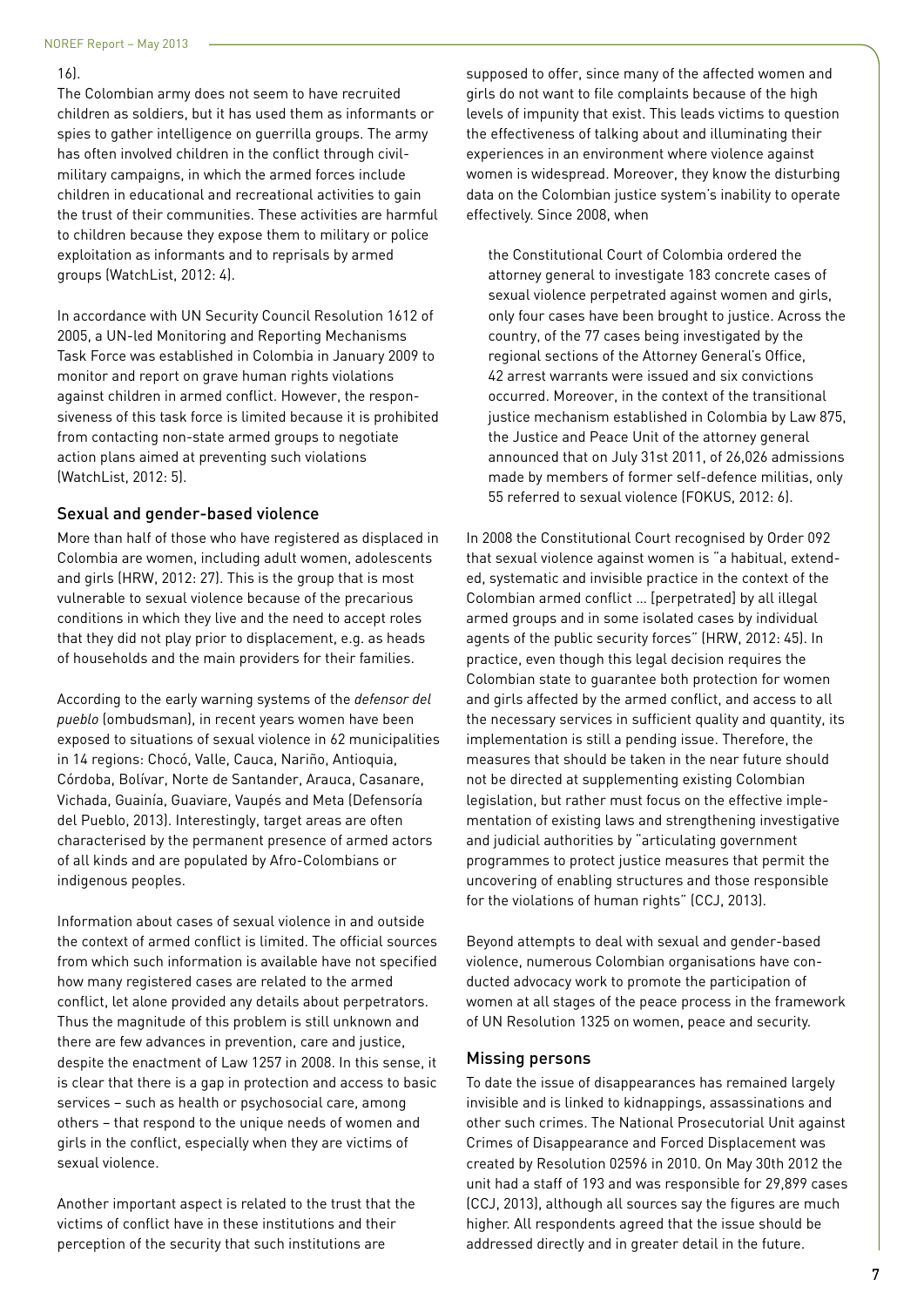# **The Colombian state's response to victims**

Colombia has a legal and institutional framework that is very advanced in terms of providing assistance and protection to victims of armed conflict. Following the major Judgment T-025 in 2004, which declared a "state of unconstitutionality" in terms of assistance to the displaced population, and the subsequent declarations of the Constitutional Court detailing various aspects of the judgment, the change in government in 2011 boosted the commitment to improve mechanisms for providing services to and compensation for all victims of the armed conflict. The discussion and subsequent approval and enforcement of the Victims and Land Restitution Law (Law 1448 of 2011, or Victims Law) is without doubt a milestone that deserves recognition. On the institutional and administrative level, the conversion of the old Social Action unit at the Department for Social Prosperity to the Unit for Integrated Attention to and Reparation of Victims as an entity to lead and co-ordinate public action regarding victims also represents significant progress.

Some doubts have been raised about whether Law 1448 can be the basis for truly comprehensive care of victims of the conflict. The first and most important doubt is that the law excludes the victims of GAPD violence, who, as discussed briefly above, are numerous and do not qualify for the protection, assistance or reparation provided for in the law. From the perspective of humanitarian organisations, attention to the victims of these groups should be included in the law, on the principle that a victim is a victim and the victimising agent is not the issue, because other administrative measures and the resources of other legal routes are totally inadequate or beyond the reach of victims. Moreover, the law demands not only that victims should demonstrate that they are indeed victims, but that they should also identify the armed group that caused the displacement or victimised them in some way.

By the same token, the fact that Law 1448 encompasses everything from attention and immediate, emergency humanitarian assistance to methods of land restitution and repair of the damage committed during the conflict makes it too complicated for practical application. One respondent stated, "the discussion of reparations and restitution pollutes and causes gaps in assistance and protection".

Another seemingly positive element that is becoming problematic in its implementation is the decentralisation of certain powers to municipalities without transferring the necessary resources, and the power assigned to mayors to interpret the law and make highly discretional decisions. Using the census and other criteria, mayors decide

whether the victims need emergency humanitarian assistance or not.<sup>6</sup> In cases like Buenaventura, which has one of the worst humanitarian situations in the country, the mayor refused assistance and was absent when the ombudsman and the Colombian representative of the UN High Commissioner for Human Rights and UNHCR visited the town.<sup>7</sup> In this case, after several mass displacements caused by clashes between two GAPDs ("Los Urabeños" and "La Empresa"), the ombudsman himself, following his visit,

requested that the National Unit for the Integrated Attention to and Reparation of Victims recognise the displacement, support the victims, and convene various entities to provide effective humanitarian, psychosocial, and health assistance as well as other measures for the victims of current mass displacements. Finally, he recommended that the Ministry of Defence co-ordinate a plan to help mitigate security threats and murders caused by mass displacements.<sup>8</sup>

Examples like this highlight the shortcomings of the law and the high degree of arbitrariness on the part of authorities in their interpretation of it.

From an institutional perspective, the creation of the Victims Unit has resulted in a slowdown of the measures previously provided by Social Action. Many national and international institutions mention the fact that the experience and know-how accumulated by Social Action after many years of work has not been taken advantage of and this has led to the slow implementation of the Victims Unit's activities and considerable delays in the provision of care. Late February 2013 marked the first anniversary of the creation of the unit; the figures recording its achievements remain very modest (Victims Unit, 2013).

# **The role of the international humanitarian community in Colombia**

Despite the growing role of the Colombian state in caring for victims of the humanitarian crisis, the presence of international humanitarian organisations in the country continues to be highly relevant. Since the mid-1990s there has been a major presence of UN humanitarian agencies and a good number of specialised international NGOs.

The profile of international development co-operation in Colombia has changed gradually and over the past decade the country has been both a recipient and a donor of official development assistance (ODA). In addition, Colombia is one of the pioneering countries in the so-called South-South and triangular co-operation. As a middle-income country

<sup>6</sup> Under Law 1448, local authorities are responsible for providing immediate humanitarian assistance (for three months while deciding on the inclusion of the victims in the registry).

<sup>7</sup> The case of Buenaventura is perhaps one the country's most serious and the mayor's absence during the visit by the human rights representatives, UNHCR, and the ombudsman was highly significant. See <http://www.elpais.com.co/elpais/valle/noticias/defensor-molesto-por-ausencia-alcalde-recorrido-por-barrios-buenaventura>.

<sup>8</sup> <http://www.defensoria.org.co/red/index.php?\_item=0301&\_secc=03&ts=2&n=1571>.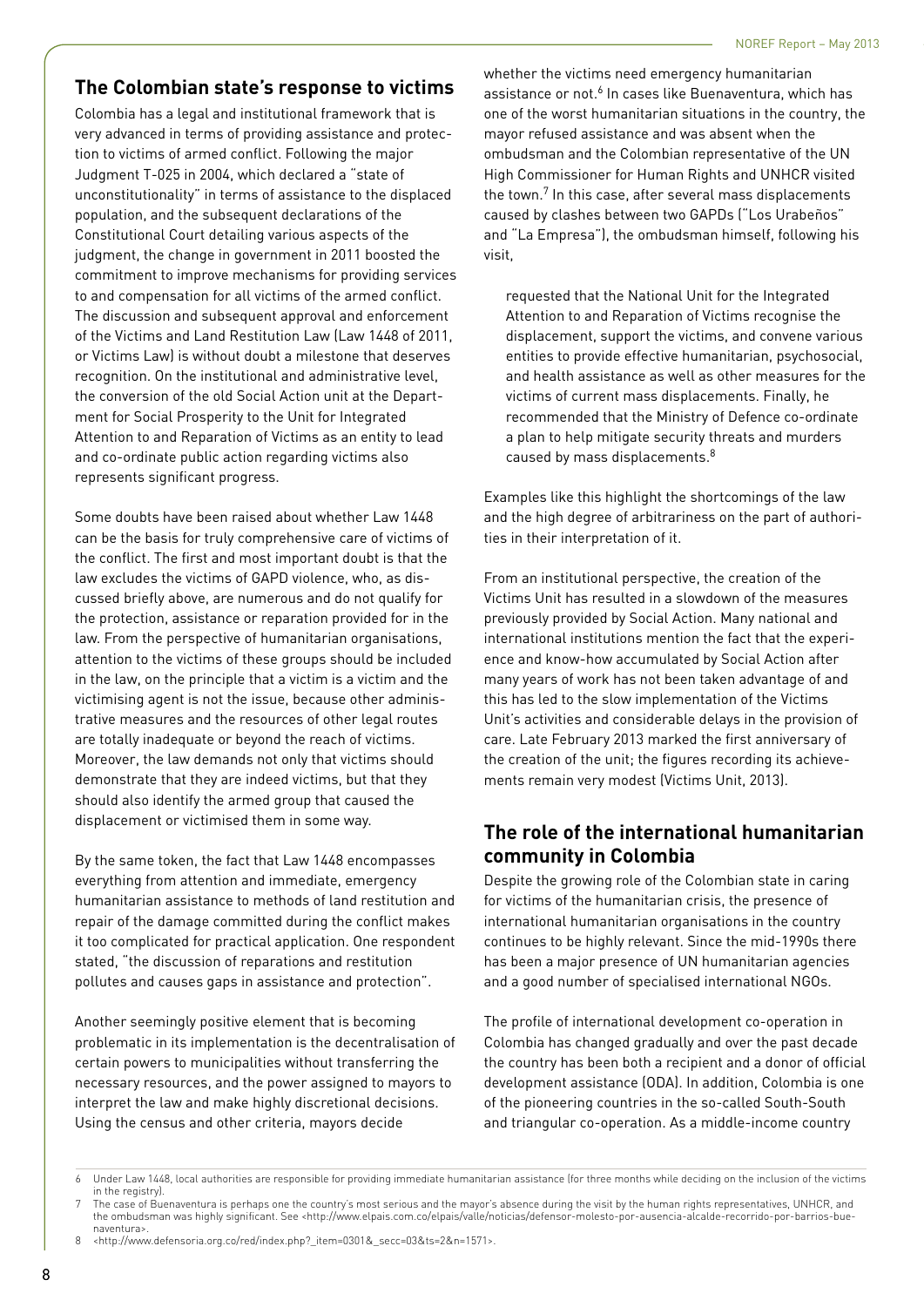with strong economic growth, the volume of ODA received has been reduced and some countries have ended their aid to Colombia, while other donors clearly state that their presence in the country is due to the continuing conflict. In 2012 the Colombian government approved the National Strategy for International Co-operation 2012-2014, which addresses the country's role as a donor and priority areas, such as being an aid recipient. In the latter section there are references to, among others, "Humanitarian assistance for those zones difficult to access, co-ordinating with governmental and territorial entities responsible" (APC, 2012: 44).

During Álvaro Uribe's presidency – which denied the existence of the armed conflict – the difficulties facing the humanitarian work of many agencies were very large and the level of dialogue between them and the government was very low. With the election of Juan Manuel Santos the level of dialogue has improved; however, some workspaces are closing and the government's policy seems to be to reduce them even more, because it is felt that these organisations will no longer be necessary when a peace agreement is reached in Havana. For some of the most representative international NGOs, "space for the co-ordination of efforts with public entities that some international NGOs had practised on the basis of respect for IHL and humanitarian principles has closed progressively as part of a territorial recovery strategy" (ONGI, 2012).

UN agencies play a major role in the country that is widely recognised. However, the UN humanitarian co-ordinator's failure to pass a common humanitarian framework and to more actively influence the government was criticised by many of the international NGOs in the country. This prompted them to write a letter to the UN under-secretarygeneral for humanitarian affairs, Valerie Amos, in November 2012 inviting her to visit the country and personally acquaint herself with the gravity of the humanitarian situation and the relevance of the international presence (ACF et al., 2012). Amos responded in December of 2012, sharing her concern about the Colombian humanitarian crisis and the need for principled humanitarian action, and pledging to send a high-level mission to fully understand the situation. The imminent arrival of a new humanitarian co-ordinator in the country could boost the UN's role in this regard.

In 2012 Colombia received \$54 million in humanitarian financial aid, which is 16% less than in 2011 (OCHA, 2013a). This data is still not definitive and should, therefore, be treated with caution, because some funds have been devoted to natural disasters and are not necessarily related to issues linked with the armed conflict.

International humanitarian actors emphasised the need for principled humanitarian action, recognising that the

welfare work of the state is very large, but that it is not always allocated impartially and, much less, neutrally and independently:

The presence of international organisations that adhere to humanitarian principles are today the only possible assistance and protection for hundreds of thousands of confined people, threatened people, refugees or displaced people. Neutral humanitarian action that is impartial and independent is a need and opportunity that must be respected by the Colombian government and supported by the international community (ONGI, 2012).

The added value of international humanitarian organisations is their ability to gain access to zones that state organisations cannot reach. Additionally, these organisations have a clear humanitarian focus based on principles that include a differential approach (in terms of gender, ethnicity and age) to comply with international standards, but also a multisectoral approach that contributes to the strengthening of national capacities. In addition, in some cases international actors have acted as a bridge between Colombian institutions and populations. The NGOs stress that this has been made possible by their "adherence to humanitarian norms, their logistical capacity to access affected populations and the support for them provided by international actors" (ONGI, 2012).

The current situation would seem to require a change in views on the best way to cover the gaps in humanitarian assistance and protection affecting the activities of both the Colombian government and international agencies.

# **Humanitarian issues on the Havana negotiation table and debates within the country**

The decision to hold peace talks between the Colombian government and the FARC-EP in the middle of the conflict is legitimate and possible, but it holds numerous risks, many of them in the humanitarian field, that should be acknowledged and, if necessary, minimised, because they could significantly affect the peace process. The failures of previous peace processes and, above all, the "giant ghost of Caguán"9 (as one interviewee graphically expressed it) weigh heavily on the government and Colombian public opinion and affect any negotiations.

The General Agreement for the Termination of Conflict and the Construction of a Stable and Lasting Peace signed on August 26th 2012 – the document that serves as the basis for the peace process – does not include on its six-point agenda any sort of consideration of humanitarian questions. Only the fifth point, dedicated to the victims, includes two subsections on human rights and truth, but without

<sup>9</sup> The Caguán area was where failed dialogues took place in 2002.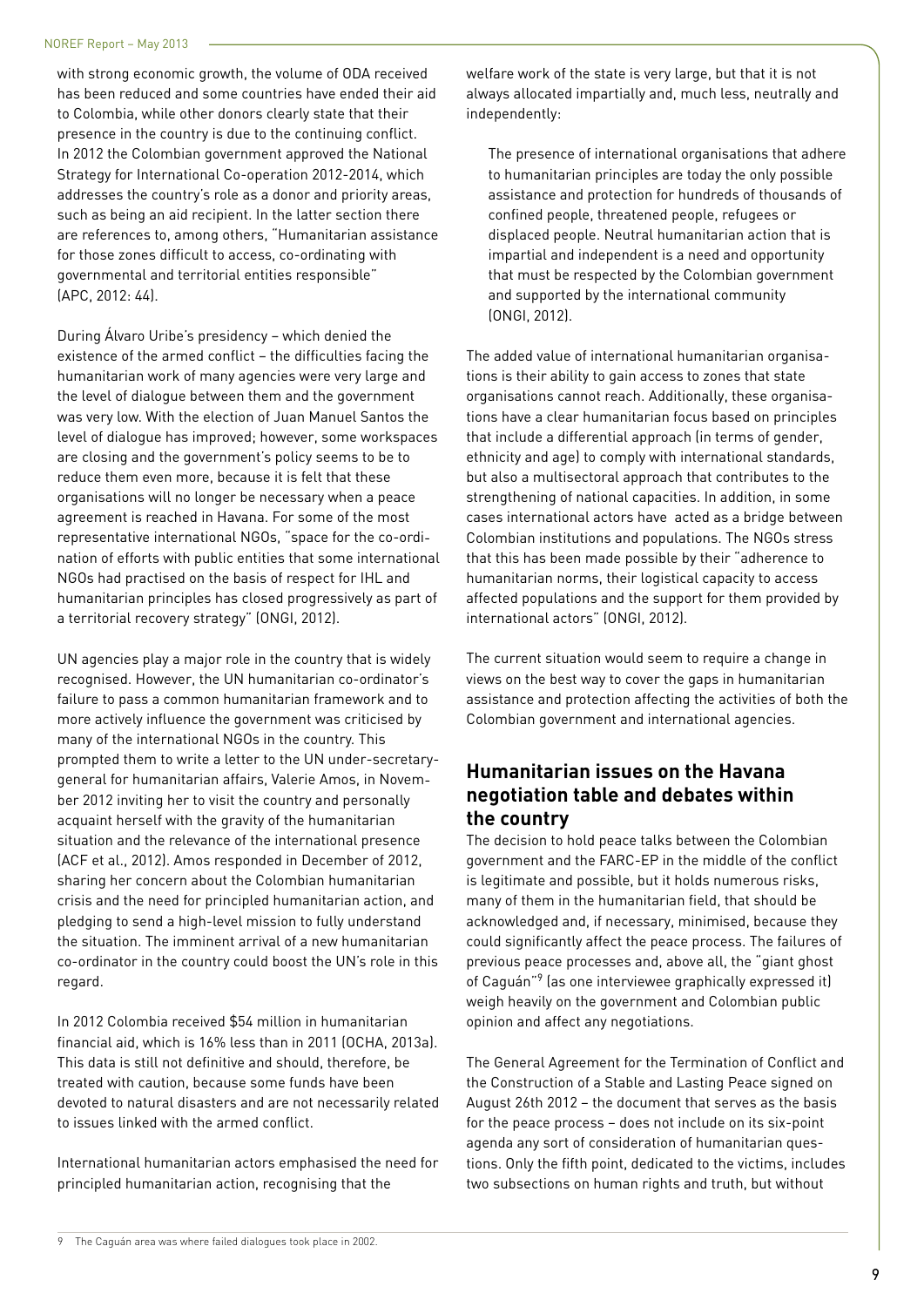further elaboration. The people and institutions interviewed saw various reasons for this absence. Many think that humanitarian issues are "coming eventually", and whether directly or indirectly, issues like anti-personnel mines, child recruitment and forced displacement will be discussed at some stage at the negotiation table. For them, the omission of these issues from the agenda is not that significant.

On the other hand, another group believe that the lack of humanitarian issues is deliberate, intended to not directly introduce aspects that could generate confrontations and accusations during the discussions. For them, it is a matter of convenience and image, since humanitarian problems must be tackled sooner or later. Some of this group were even more radical and expressed the view that it would be very inconvenient to include humanitarian issues that would lengthen the talks and prevent the "Peace Express" or the expeditious negotiations that many claim are under way.

Finally, an important group believes that from now on the humanitarian consequences of the conflict must be addressed and that the negotiation table should adopt some measures to mitigate the effects of the conflict and show signs of commitment by the parties to the victims and real peace. One respondent graphically stated that "we must visualise humanitarianism at its maximum, even if the process comes crashing down".

As in other negotiation and dialogue processes, the parties do not want to talk directly about victims, since in one way or another it would mean speaking of offenders and, soon or later, admitting responsibility:

For many, it would involve, in fact, a recognition that both the FARC-EP and the government authorities and armed forces have contributed, and in some ways continue to contribute, to a conflict of great cruelty, with numerous violations of IHL and human rights, which have huge consequences for the population (Rey Marcos, 2013).

Beyond that which is included or not at the negotiation table, the debate on humanitarian issues in Colombia has receded and Colombian civil society and its organisations are not given priority. Even some of the limited proposals, such as those made by former president Samper on the "humanisation of the conflict", in reality are little more than reminders of respect for IHL that have had little success and have been criticised for lengthening the conflict (Samper, 2012).<sup>10</sup>

Neither has the proposed de-escalation of the conflict made by the opposite end of the political spectrum garnered much success:

The FARC-EP proposed a bilateral truce, the government did not agree and there are many reasons to see how complicated this path would be, e.g. the need for verification, giving ammunition to those who oppose negotiating and the little credibility that the FARC-EP has in many sectors. This formula does not seem feasible, but it would also be difficult to maintain a negotiation table if parties were seeking to advance with the noise of bullets and spilled blood, which could end this important effort (Celis, 2013).

Many of the interviewees recommended restraint in the conduct of hostilities and some say that it is in fact already happening.

# **Colombian humanitarian action challenges and issues: the complexity of any scenario**

The data and analysis of the previous sections lead us to conclude that any of the possible scenarios in the short and medium term would aggravate the humanitarian impact on certain populations and have serious implications for humanitarian organisations.

The following scenarios are possible.

# Scenario 1: rapid signing of a peace agreement with the FARC-EP

Although this is the most desirable scenario for most Colombians and the international community, it raises issues that aggravate the humanitarian situation:

- The quality of the disarmament, demobilisation and reintegration process would be an issue. Some FARC-EP fronts might not demobilise and more weapons would be in circulation.
- Return processes might be more or less orderly, but returning populations would have unmet needs. There would be a need to address humanitarian de-mining.
- Armed attacks by groups outside the process might increase, including the ELN especially, but also GAPDs.
- "Gaps" left by the FARC-EP might be filled by other armed groups. There might be a struggle for territorial and political control, but violence would increase in any case. Displacement might be caused by GAPDs or similar groups.
- There might be increased selective violence against demobilised leaders, human rights defenders, indigenous peoples, etc. New groups might become exposed to violence and the restitution process might be affected.
- Humanitarian funding might decrease.
- Groups that fall outside Law 1448 would not be protected.

<sup>10</sup> Former president Samper made a proposal before the start of the negotiations that stressed some "minimal" humanitarian issues like the commitment to not lay landmines, the elimination of the forced recruitment of children and kidnappings, and respect for IHL.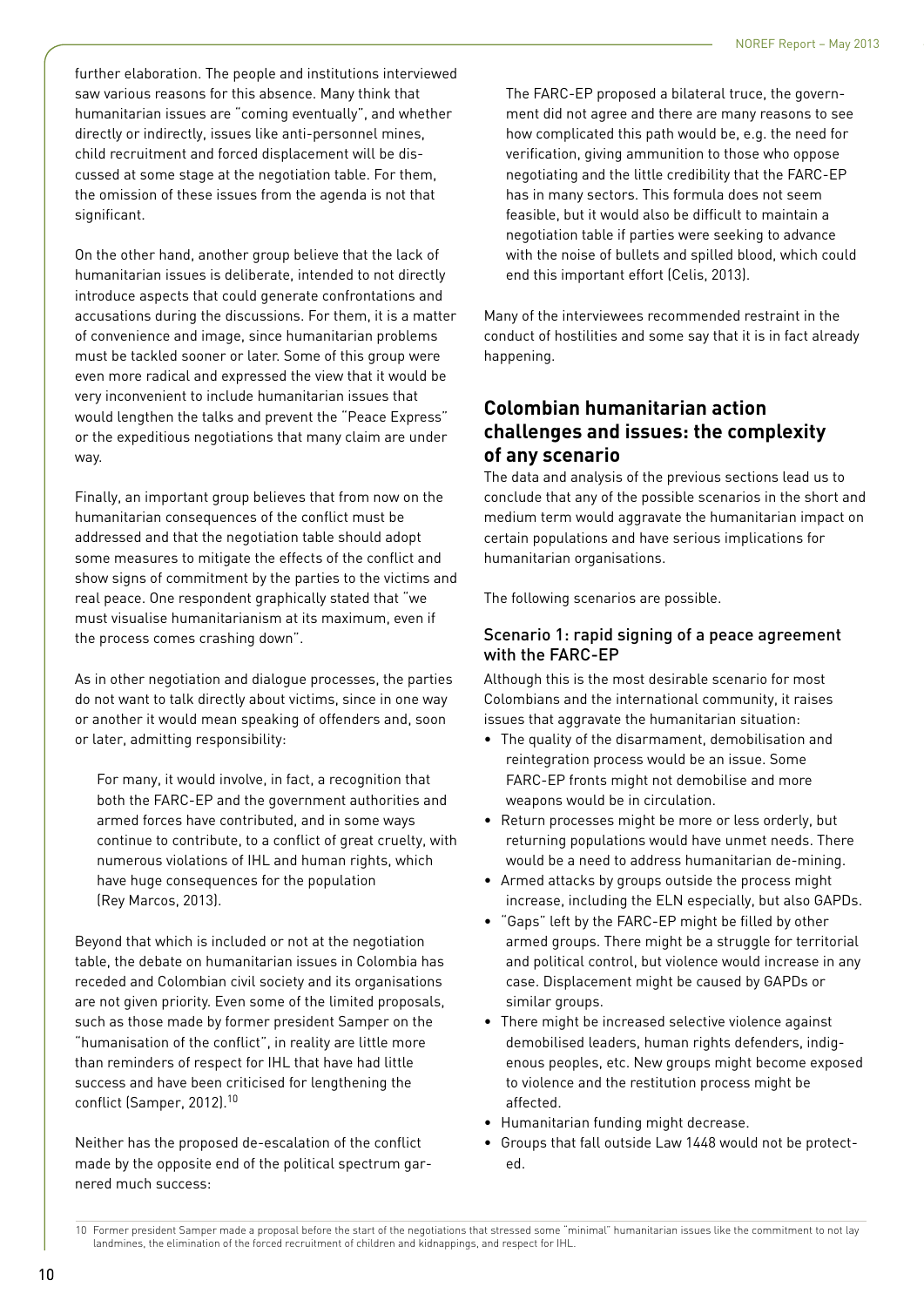## Scenario 2: a protracted negotiation process

This seems unlikely due to the pressures of the 2014 elections and the government's own position. For the FARC-EP, however, the urgency to generate a "Peace Express" is minimal:

- The conflict might continue, but there would be a predictable worsening of the violence as a method of obtaining leverage at the negotiation table, including increased displacement, attacks, etc.
- There would be increased pressure from other armed groups.
- The GAPD presence would continue, as would fighting between armed groups.
- There would be a continued lack of care for groups that fall outside Law 1448.

#### Scenario 3: failure of the process

This is the worst-case scenario, with grave humanitarian consequences:

- Violent actions by the FARC-EP would increase.
- The military presence and military actions would increase.
- There would be grave consequences in terms of displacement, attacks, the laying of landmines, child recruitment, etc.
- Clashes between GAPDs, the FARC or ELN for territorial control would increase.

As the ICRC president noted on his visit to Colombia in February 2013,

even if peace is signed, there will be much work to do in Colombia. We are here because we are committed to facing the humanitarian consequences of the use of violence. Part of this violence may be reduced with a peace process, but other violence could continue, at least for a time (OCHA, 2013b).

## A new kind of humanitarian crisis?

Changes in the conflict dynamic and the emergence of new variables like those discussed above indicate that we are witnessing both some changes in the causes of the humanitarian crisis and a continuation of what has gone before. Forced displacements, especially in indigenous and Afro-Colombian communities, continue with no solution in sight. Some sectors argue that the new displacements are no longer part of the conflict and should be attributed to other variables associated with crime, drug trafficking, mining, etc. For them, this would be a post-conflict situation that has arisen in which public order problems should be addressed by the state with conventional tools for interior security.

It is unrealistic to speak of a post-conflict situation or of the end of the various types of violence affecting the country. There are "two Colombias", as one respondent put it: the developing, dynamic, vibrant, and modern Colombia, and the Colombia with armed conflict, zones controlled by

groups outside the law, ongoing victimisation, alarming levels of poverty and lingering violence. This second Colombia continues to suffer the humanitarian consequences of old and new conflicts in a way that is perhaps much more complex.

# **Recommendations**

To mitigate the consequences of negotiations amid armed conflict and improve the protection and assistance given to people who are still being victimised, all stakeholders should take some minimum steps.

#### *The Colombian government and FARC-EP negotiators in Havana should:*

- move as quickly as possible towards a bilateral ceasefire to minimise the humanitarian impact on the ground and reduce the risk of failure of the dialogue for this reason;
- address the humanitarian situation at the negotiation table and the effects of the conflict on the most vulnerable populations in the country, especially the displacement in indigenous and Afro-Colombian communities;
- establish some minimum agreements relating to humanitarian issues:
	- ensure the access of humanitarian organisations to areas where fighting is occurring and generating victims;
	- respect basic IHL on the conduct of hostilities, taking precautions to protect the civilian population and proportionality, including restricting bombing, aerial spraying, the planting of explosive devices and preventing the free movement of people;
	- ensure strict compliance with the principle of distinction;
	- commit to respecting the rights of children;
	- respect the rights of women and fight against the use of sexual violence based on gender; and – release illegally detained people; and
- improve the information provided to Colombian civil society on the advances and debates at the negotiation table. The understandable discretion and prudence needed in such processes must nonetheless permit the communication of key aspects of the negotiations. Discussion of humanitarian issues should be included in this communication.

#### *The Colombian government should:*

- accelerate the implementation of Law 1448 nationwide and establish special measures to protect community leaders and human rights defenders;
- strengthen the presence of the institutions responsible for the implementation of the Victims Law and the promotion of rights throughout the country;
- include people affected by GAPD violence as victims under Law 1448;
- refocus the government's territorial presence in consolidated zones and limit actions that in the medium term could make communities vulnerable;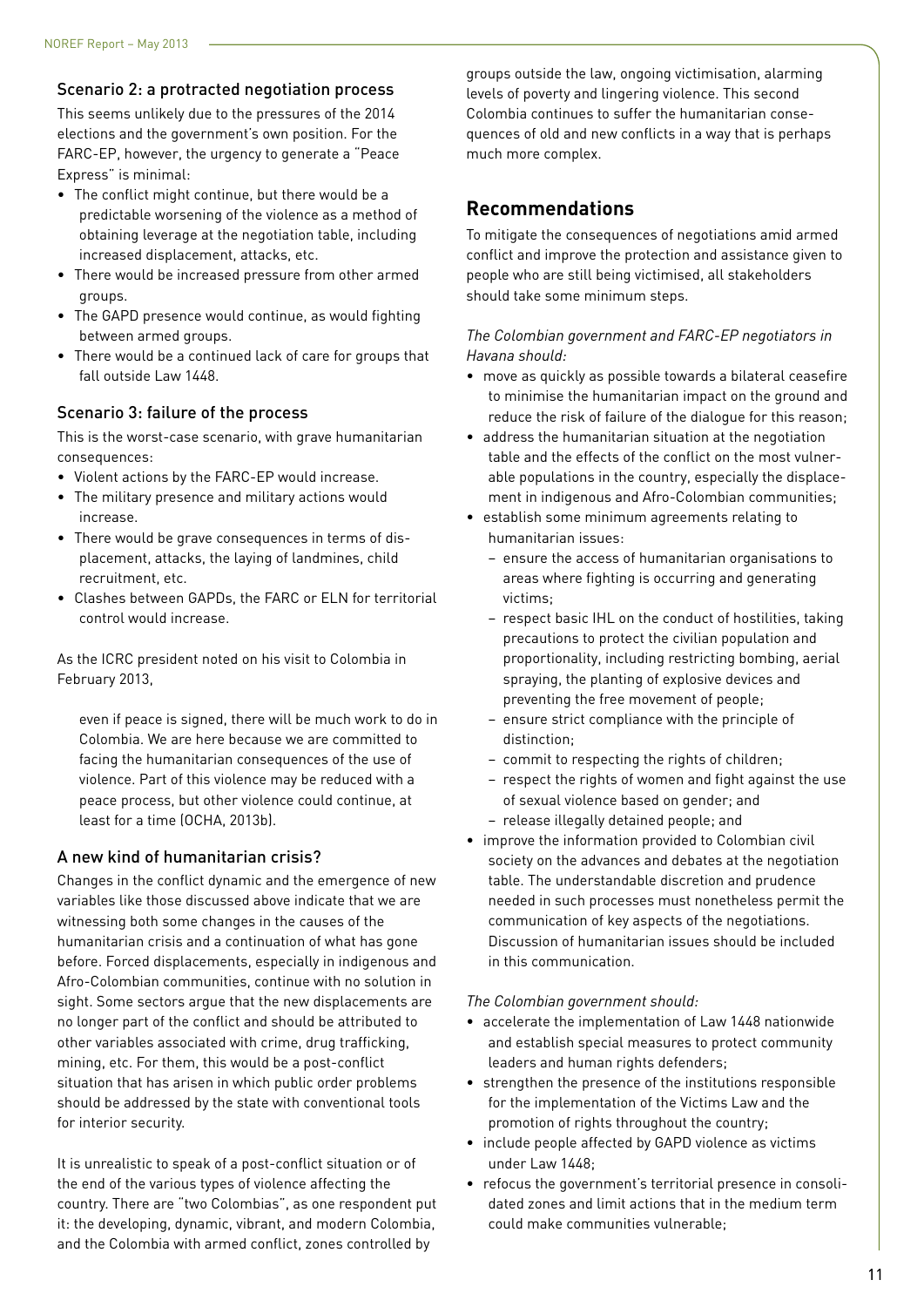- end civil-military actions that confuse humanitarian action, especially those that expose children to reprisals;
- increase efforts to combat GAPDs in a comprehensive manner;
- recognise the existence of situations that continue to generate displacement and other forms of suffering among the civilian population that should be addressed;
- recognise the differential role and added value of the international humanitarian presence;
- respect the independence, neutrality and impartiality of humanitarian organisations; and
- improve the co-ordination mechanisms of international aid on the basis of respect for institutional mandates.

#### *The FARC-EP should:*

- end forced recruitment and release children under the age of 18;
- reduce the impact of APMs and UXO by providing for their removal, providing maps of mined areas and informing the public of their locations;
- ensure the access of humanitarian organisations to areas under its control; and
- affirm an unconditional commitment to respect IHL.

### *The international community, especially humanitarian aid donors, should:*

- recognise the existence of a humanitarian crisis in Colombia, although it has a new profile, which continues to need international humanitarian aid;
- draw international attention to the humanitarian situation in Colombia;
- increase financial support to humanitarian organisations that are aware that the situation on the ground is complex and still needs international support for the added value it provides;
- assist the Colombian government in the development of humanitarian policies consistent with international standards in this area;
- assist Colombian civil society organisations in their work, such as advocacy, victims support and other activities;
- conduct ongoing monitoring of developments with an emphasis on respect for IHL and human rights, and compliance with international commitments undertaken by Colombia; and
- take advantage of the arrival of a new UN humanitarian co-ordinator to:
	- establish and maintain a political dialogue at the highest level to address sensitive issues on the humanitarian agenda (e.g. GAPD victims) and advocate for an effective and timely response to the needs of the most vulnerable populations;
	- advocate that the donor community should maintain a level of humanitarian financing that meets the needs on the ground; and
	- advocate that issues such as the recruitment of children and adolescents, gender-based sexual violence, and other humanitarian issues be placed on

the negotiation agenda.

*The UN Humanitarian Country Team and humanitarian organisations should:*

- draw attention at both the national and international level to the humanitarian situation in the country and its risks;
- increase work with local organisations in terms of support and training in the area of humanitarian action;
- focus the work of international organisations on zones and areas in which they will provide the most value added and cover gaps in assistance and protection;
- develop a humanitarian strategy in light of the current situation that focuses efforts on specific areas/issues to complement the national response capacity; and
- develop information exchanges and work with public entities, especially the Victims Unit, to develop synergies to help victims.

*Colombian civil society and its organisations should:*

- be aware of, recognise and call attention to a humanitarian situation that continues to cause the suffering of tens of thousands of people;
- support the efforts of all national and international humanitarian actors;
- convey their concerns to the negotiation table and thus reduce the remoteness of the negotiators from the realities of the country; and
- require all actors in the conflict, especially those present at the negotiation table in Havana, to commit to respecting humanitarian norms.

# **References**

ACF (Action against Hunger) et al. 2012. "Letter to Valerie Amos: Under-Secretary General for Humanitarian Affairs and Emergency Relief Coordinator." Letter of the international NGOs in Colombia. Bogotá, November 22nd.

APC (Agencia Presidencial de Cooperación Internacional de Colombia). 2012. *Estrategia Nacional de Cooperación Internacional 2012-2014*. Bogotá.

Ávila, Ariel Martínez Fernando. 2013. *Del Caguán a La Habana*. Informe sin publicar. Bogotá: Corporación Nuevo Arco Iris. March.

Bermúdez, Andrés. 2013. "Las minas antipersonal amenazan con dejar coja la restitución de tierras." *La Silla Vacía*, January 12th. <http://www.lasillavacia.com/historia/ las-minas-antipersonal-amenazan-con-dejar-coja-la-restitucion-de-tierras-40888>

Buckley, Narayan. 2013. "Number of landmines in Colombia greatly exaggerated: NGO." *Colombia Reports*, February 19th. <http://colombiareports.com/colombianews/news/28234-number-of-land-mines-in-colombiagreatly-exaggerated-ngo.html>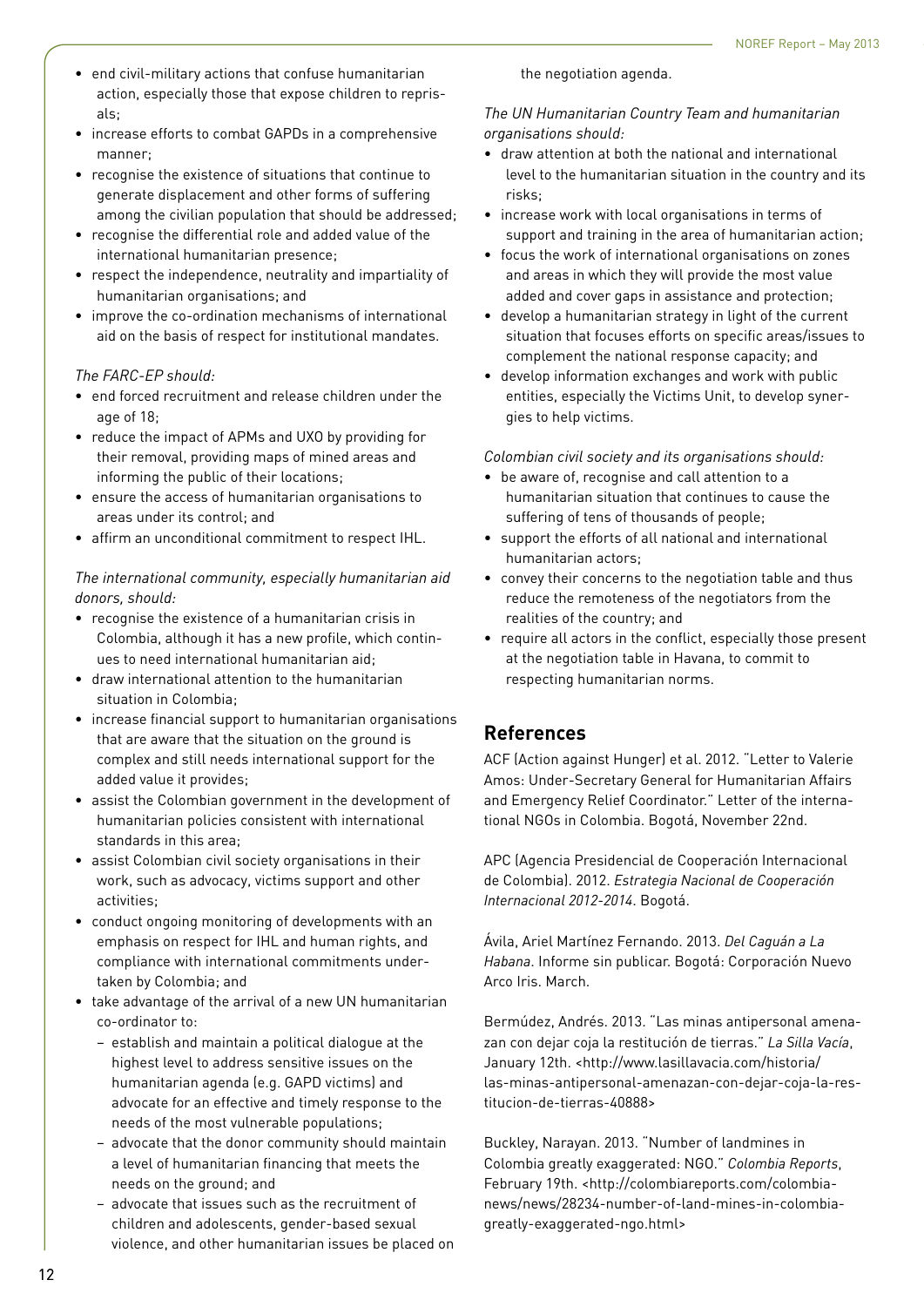CCJ (Comisión Colombiana de Juristas). 2013. "Notas sobre las conversaciones de paz entre el gobierno de Colombia y el grupo guerrillero FARC." Documento entregado durante la entrevista realizada entre la CCJ y los investigadores. Bogotá, February 21st.

CDHNU (Consejo de Derechos Humanos de las Naciones Unidas). 2013. *Informe de la Alta Comisionada para los Derechos Humanos sobre la situación de los derechos humanos en Colombia*. A/HRC/22/17/Add.3. January.

Celis, Luis Eduardo. 2013. "Bajarle el volumen a la guerra." *Revista Semana*, February 27th. <http://www.semana.com/ opinion/articulo/bajarle-volumen-guerra/334842-3>

CODHES (Consultoría para los Derechos Humanos y el Desplazamiento). 2011. "La continuidad de la crisis humanitaria." September 23rd. <http://www.codhes.org/ index.php?option=com\_content&task=view&id=1101>

Defensoría del Pueblo. 2013. "Violencia contra las mujeres, la más extendida violación a los DDHH: Defensoría del Pueblo." March 7th. <http://www.defensoria.org.co/red/ index.php? item=0301& secc=03&ts=2&n=1641>

DG ECHO (Dirección General de Ayuda Humanitaria de la Comisión Europea). 2012. *Humanitarian Implementation Plan (HIP) 2012*. Colombia: DG ECHO.

FOKUS (Foro de Mujeres y Desarrollo). 2012. *Violencia sexual relacionada con los conflictos*. Programa FOKUS 1325 no. 2012:1.

González Posso, Camilo. 2012. "Consolidación territorial y resurgimiento de paras y guerrilla." <http://www.setianworks.net/indepazHome/attachments/732\_CONSOLI-DACION%20TERRITORIAL%20Y%20RESURGUIMIENTO%20 DE%20PARAS%20Y%20GUERRILLA.pdf>

Guglielmelli, Ana. 2011. *En los zapatos de los refugiados: ofrecer protección y soluciones a los desplazados colombianos en Ecuador*. Investigación no. 217. Washington, DC: UNHCR.

HRW (Human Rights Watch). 2012. *Derechos fuera del alcance: obstáculos a la salud, la justicia y la protección para mujeres desplazadas víctimas de violencia de género en Colombia*. November 8th. <http://www.hrw.org/.../colombia1112sp\_sumandrecs\_0.pdf>

ICG (International Crisis Group). 2012. "Colombia: ¿Por fin la paz?" *Informe sobre América Latina* no. 2012:45.

ICRC (International Committee of the Red Cross). 1977. Additional Protocol II to the Geneva Conventions. Adopted June 8th. <http://www.icrc.org/eng/resources/ documents/.../additional-protocols-1977.htm>

ICRC (International Committee of the Red Cross). 2011. *Convención sobre la prohibición de las minas antipersonas: avances y retos en su segundo decenio*. November.

ICRC (International Committee of the Red Cross). 2012. "Minas antipersonal." November 15th. <http://www.icrc. org/spa/war-and-law/weapons/anti-personnel-landmines/ overview-anti-personnel-landmines.htm>

INDEPAZ (Instituto de Estudios para el Desarrollo y la Paz). 2012. "VII Estudio sobre la presencia de grupos paramilitares en 2011." <http://www.indepaz.org.co/wp-content/ uploads/2012/03/722\_VII-Informe-presencia-narcoparamilitarismo-2011-INDEPAZ.pdf>

Isacson, Adam. 2012. *Consolidating "Consolidation": Colombia´s "Security and Development" Zones Await a Civilian Handoff, while Washington Backs away from the Concept*. WOLA Report. Washington, DC: Washington Office on Latin America.

León, Juanita. 2013. "Los diez puntos más polémicos de la ley de fuero militar." *La Silla Vacía*, March. <http://www. lasillavacia.com/historia/los-diez-puntos-mas-polemicosde-la-ley-de-fuero-militar-42490>

NRC IDMC (Norwegian Refugee Council Internal Displacement Monitoring Centre). 2012. "Global overview 2011: people internally displaced by conflict and violence." April. <http://www.internal-displacement.org/>

OCHA (United Nations Office for the Co-ordination of Humanitarian Affairs). 2013a. *Boletín Humanitario Mensual Colombia* no. 12:2013.

OCHA (United Nations Office for the Co-ordination of Humanitarian Affairs). 2013b. *Boletín Humanitario Mensual Colombia* no. 13:2013.

ONGI (ONG Internacionales). 2012. "La crisis humanitaria en Colombia por el conflicto armado interno." Documento de organizaciones internacionales humanitarias con presencia permanente en Colombia. July.

ONIC (Organización Nacional Indígena de Colombia). 2012. "Por la defensa, respeto y exigibilidad de los derechos de los Pueblos Indígenas en Colombia." Boletín no. 5:2012. Bogotá: ONIC.

PAICMA (Programa Presidencial para la Acción Integral contra Minas Antipersonal). 2013. *Víctimas de minas antipersonal*. Presidency of the Republic of Colombia, February 28th. <http://www.accioncontraminas.gov.co/ Paginas/victimas.aspx>

Quintero, Jorge. 2013. "Desminado con civiles empieza en tres meses en el país." *El Tiempo*, January 19th. <http:// www.eltiempo.com/justicia/ARTICULO-WEB-NEW\_NOTA\_ INTERIOR-12530725.html>